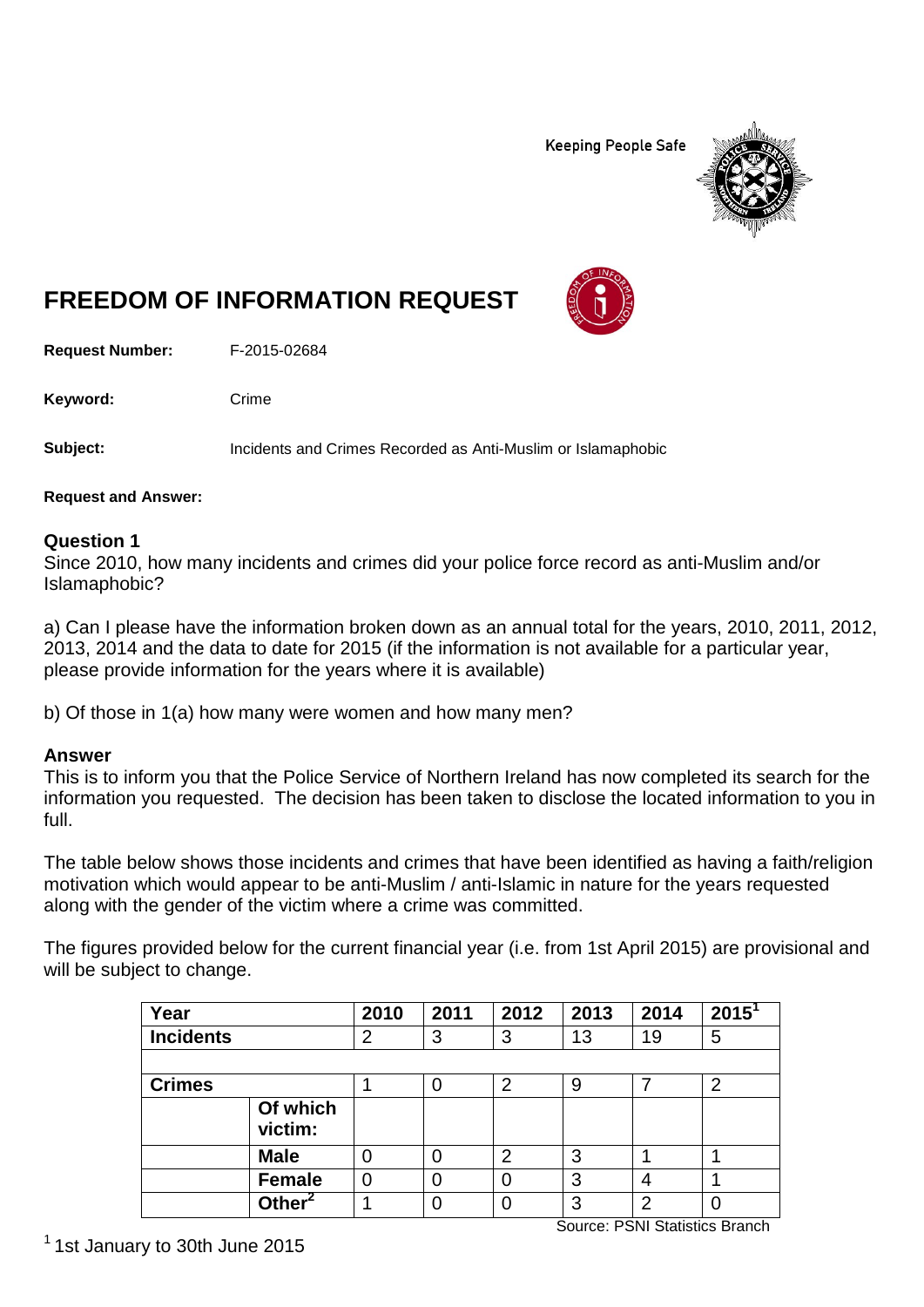$2$  Other Relates to crimes where the victim was a business/organisation etc.

Please note that the PSNI have adopted the definition for racially motivated incidents recommended by the Stephen Lawrence enquiry, namely 'Any incident, which is perceived to be racist by the victim or any other person.' Additionally the PSNI also use the principles of this definition to record all types of hate incidents. A faith/religious incident is defined as any incident which is perceived to be based upon prejudice towards or hatred of the faith of the victim or so perceived by the victim or any other person. A faith or religious group can be defined as a group of persons defined by reference to religious belief or lack of religious belief. This would include Christians, Muslims, Hindus, Sikhs and different sects within a religion. It also includes people who hold no religious belief at all.

Figures within the current year to date are provisional and will be subject to change until finalised figures for the full financial year are published in May 2016. While crimes included within the police recorded crime statistics for Northern Ireland are individually checked for compliance with the Home Office Counting Rules, the identification of a hate motivation is derived from a motivation 'tick box' on the system used by PSNI to record crime. The motivation is identified and completed by a police officer or member of police staff for each such reported incident or crime. The correct application of a hate motivation for all such incidents/crimes is not quality assured by the PSNI's Statistics Branch, but audits and data quality checks are routinely conducted in an attempt to ensure that any under or over-recording is corrected.

An explanation of what constitutes an incident and a crime is provided in Section 2.1 of the User [Guide to Police Recorded Crime Statistics.](http://www.psni.police.uk/user_guide.pdf) A crime will be recorded as having a hate motivation where it meets the relevant definition provided above. Not all hate motivated incidents will result in the recording of a crime as what has occurred in the incident may not be of the level of severity that would result in a notifiable offence being recorded. Where crimes with a hate motivation are recorded they are classified according to the Home Office Counting Rules and form a subset of the overall police recorded crime statistics. Further details of the background and recording practice in relation to police recorded crime statistics are available in the [User Guide to Police Recorded Crime](http://www.psni.police.uk/user_guide.pdf)  [Statistics,](http://www.psni.police.uk/user_guide.pdf) with those relating to hate motivated incidents and crimes available in Section 6. These recording practices, methods of counting detections and crime types apply equally to crimes with a hate motivation.

## **Question 2**

Since 2010, in how many cases involving anti-Muslim/Islamaphobia were criminal charges pressed? Can I please have the information as an annual total for the years, 2010, 2011, 2012, 2013, 2014 and the data to date for 2015?

## **Answer**

Between 2010 and 2015 there have been no criminal charges pressed as a result of cases involving a faith/religion motivation which have been identified as being anti-Muslim / anti-Islamic in nature. Please note, that figures within the current financial year (i.e. from 1st April 2015) are provisional and will be subject to change. This information is based on data extracted from a live crime recording system and may be subject to change. It is dependent on the information having been input into the system in such a way as to identify those records that are relevant.

## **Question 3**

Since 2010, in how many cases involving Islamaphobia resulted in convictions involving? Can I please have the information as an annual total for the years, 2010, 2011, 2012, 2013, 2014 and the data to date for 2015?

## **Answer**

Two convictions occurred in the 2012 which came as a result of cases which have been identified as having a faith/religion motivation and which appear to be anti-Muslim / anti-Islamic in nature. No other such convictions occurred during the years 2010 to 2015.